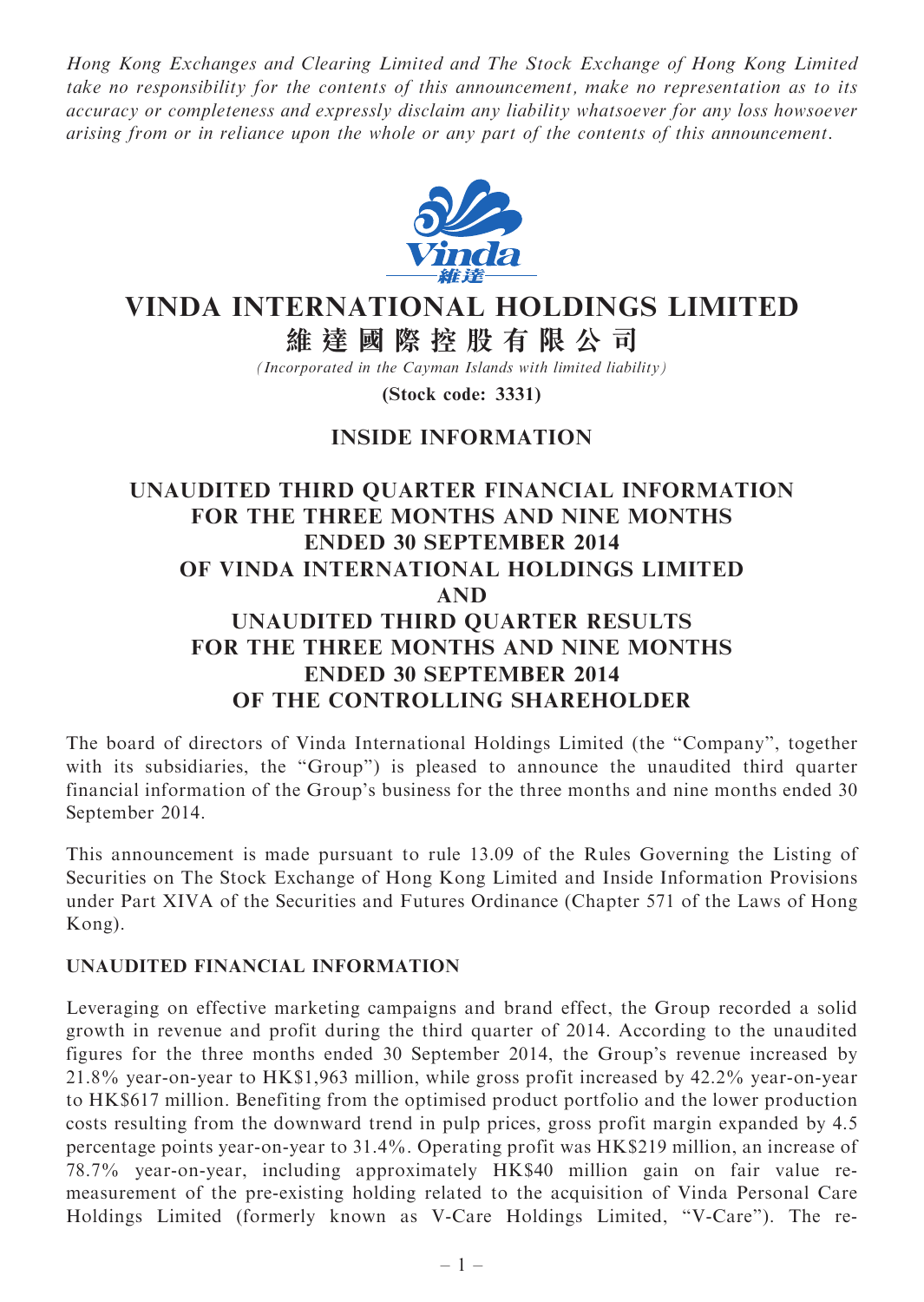measurement was conducted over the 41% stake of V-Care, which the Group previously held, on the completion date of acquisition. Operating profit margin was 11.1%, an increase of 3.5 percentage points year-on-year.

According to the unaudited figures for the nine months ended 30 September 2014, the Group's revenue increased by 14.6% year-on-year to HK\$5,643 million, while gross profit increased by 22.3% year-on-year to HK\$1,703 million. Operating profit increased by 11.5% year-on-year to HK\$564 million, while gross profit margin expanded by 2.0 percentage points year-on-year to 30.2% and operating profit margin shrank by 0.3 percentage points year-on-year to 10.0%.

Most of the Group's transactions are denominated and settled in RMB while most of its borrowings are denominated in Hong Kong dollar and US dollar. Due to the fluctuation in the exchange rates of RMB against Hong Kong dollar and US dollar, (in contrast to foreign exchange gains recorded for the first nine months of 2013) the Group recorded foreign exchange losses for the first nine months of 2014, casting an adverse impact on the Group's net profit. However, the financial policy of the Group strictly prohibits the Company from making transactions which are not relevant to its business operation or making speculative foreign currency transactions that are not for hedging purposes. Therefore, such foreign exchange losses did not arise from speculative currency transactions and would not have material adverse impact on the profitability and cash flows of the Group's core business.

### UNAUDITED THIRD QUARTER RESULTS FOR THE THREE MONTHS AND NINE MONTHS ENDED 30 SEPTEMBER 2014 OF SVENSKA CELLULOSA AKTIEBOLAGET SCA (PUBL)

The Company's controlling shareholder, Svenska Cellulosa Aktiebolaget SCA (publ) (''SCA''), is a company listed on NASDAQ OMX Stockholm. As at the date of this announcement, SCA beneficially owns approximately 51.4% of the entire issued share capital of the Company.

SCA files financial reports which include quarterly financial information and certain operating statistics on a quarterly basis in accordance with the ongoing disclosure obligations applicable to a publicly traded listed company on NASDAQ OMX Stockholm. Such reports include segment financial information on the operations of the Company and are available in the public domain.

SCA has on or about 29 October 2014 released its unaudited third quarter financial results for the three months and nine months ended 30 September 2014. For details of the report for the third quarter of 2014 prepared by SCA, please visit SCA's website: www.sca.com.

Shareholders and potential investors of the Company are advised that there is no indication or assurance from the Company that the unaudited third quarter financial information of the Group for the three months and nine months ended 30 September 2014 will be the same as that presented in SCA's report for the third quarter of 2014.